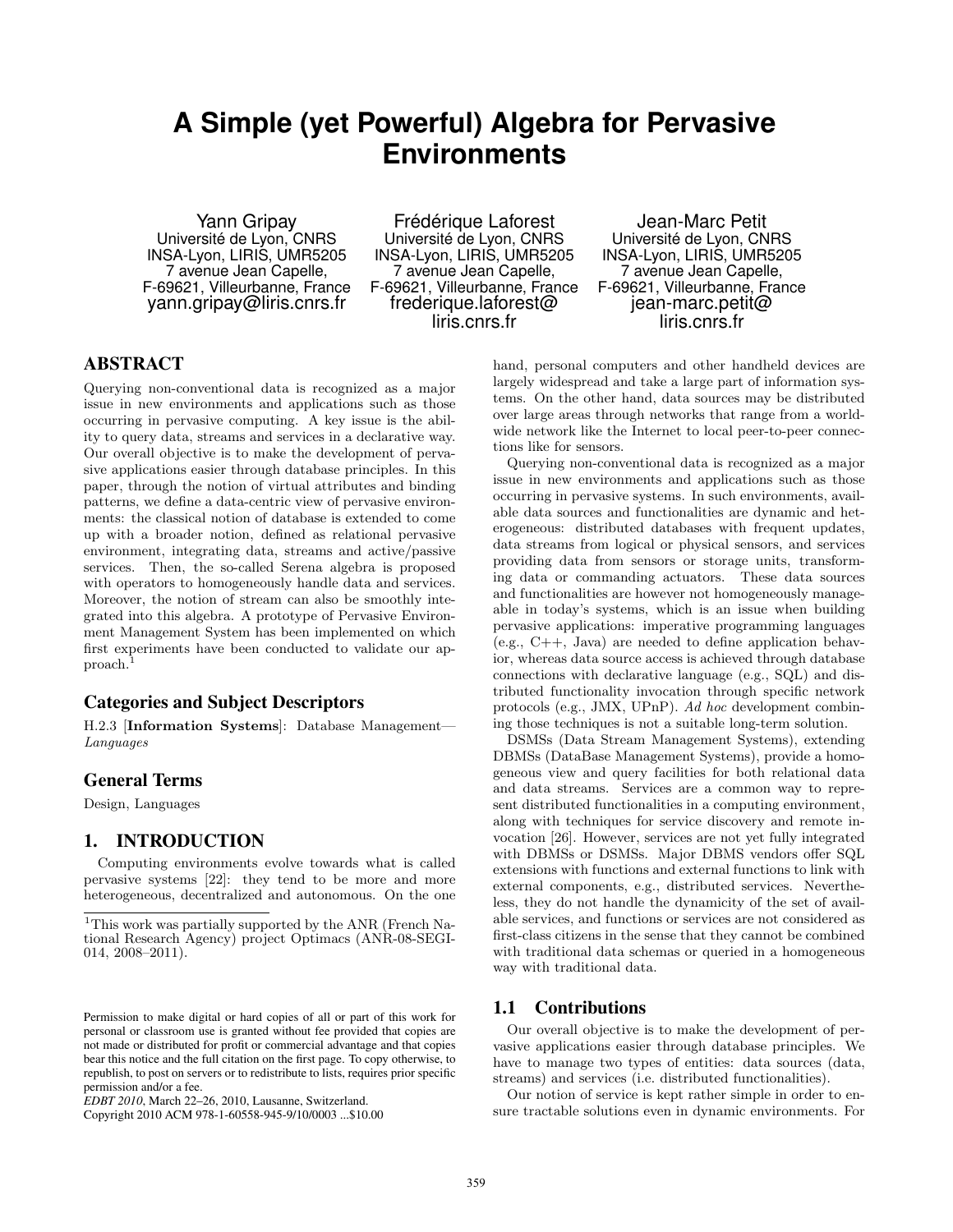example, we assume that service invocations terminate (no infinite behavior) to avoid termination and recursion problems, e.g., see [4]. A service method can be tagged as active or passive to reflect its impact, or absence of impact, on the environment, which is a strong requirement in the context of pervasive environments. For example, the invocation of a service sending a SMS message to someone has an impact on the environment, i.e. once received by the person, the SMS can not be "canceled". Such a service is referred to as an active service in the rest of this paper. On the opposite, a service returning the current temperature value from a sensor can be tagged as a passive service. This notion of active/passive service turns out to be powerful enough to capture most of requirements in pervasive environment.

We propose a framework that defines a data-centric view of pervasive environments: the classical notion of database is extended to come up with a broader notion, defined as relational pervasive environment, integrating data, streams and active/passive services.

In this paper, we detail the key issue of our framework: in order to integrate distributed functionalities, we decouple their declaration as prototypes of methods and their implementation as services; at the metadata level, we integrate the declarative part into data schemas with the help of two notions: *virtual attributes* and *binding patterns*; the implementation part is integrated at the tuple level with data representing references to services. We propose a formal definition of a pervasive environment as a set of extended relations, or X-Relations, and we define a service-enabled algebra over pervasive environments based on the relational algebra, the Serena algebra (Service-enabled algebra). This model allows to define service-oriented queries in a declarative fashion, whereas implementation issues like service discovery and remote invocation are handled at runtime.

Our framework also combines this integration of services with continuous query techniques (e.g., [23]) over relations and data streams. Continuous aspects are important for pervasive applications and essential for the expressiveness of our framework, but have nevertheless little impact on the definition of the algebra. In this paper, due to space limitations, we only sketch how we realize this combination, by extending our formal definition of a pervasive environment as a set of eXtended Dynamic relations, or XD-Relations, that homogeneously represents relations and data streams extended with services, and by extending the Serena algebra to define query operators over such XD-Relations. The definition of a SQL-like language based on the Serena algebra, namely the Serena SQL, is also not tackled in this paper although it is part of our framework.

#### 1.2 Motivating Example

The motivating example is inspired by the night surveillance scenario presented in the Aorta project [24]. It illustrates the need for the integration of services from a dynamic environment in a database-like framework and for associated declarative languages.

Our temperature surveillance scenario considers a building containing temperature sensors and network cameras. The surveillance consists of controlling temperatures provided by those sensors to trigger a photo of the location of the involved sensors when the temperature (or the mean temperature) exceeds a threshold, and to send it to the administrators via e-mail, instant message or SMS. Photos are taken by the network cameras.

In order to express this behavior in a declarative way, the environment can be described using database principles, as a set of extended relations and data streams.

The first table is a list of temperature sensors, with their location, and a virtual attribute temperature ('\*' denotes its absence of value). The value for the virtual attribute temperature is retrieved, at query evaluation time, by queries involving invocations on the services identified by the sensor attribute (e.g., sensor01, sensor22). In this application, the application designer is likely to tag those services as passive.

| sensor   | location | temperature |
|----------|----------|-------------|
| sensor01 | corridor |             |
| sensor06 | office   | *           |
| sensor07 | office   | *           |
| sensor22 | roof     |             |

This table may be updated by a *dynamic service discov*ery mechanism, and thus represent the set of all available services providing localized temperature information. New sensors could then be automatically discovered and added to the table, while sensors that are deactivated (or failing) could be also automatically removed from the table.

From this table, a one-shot query can retrieve temperatures, or compute a mean temperature, for a given location. A continuous query can build a temperature stream (with the location) from all the available sensors, for example to feed a monitoring application drawing temperature graphs in real-time.

The second table is an electronic contact list that enables queries to send messages. A query can provide a value for the virtual attributes text (the message content) and then retrieve the value of the virtual attribute sent (giving the sending result), involving invocations on the active services identified by the attribute *messenger* (e.g., *email*, *jabber*).

| name           | address             | text   | messenqer | sent   |
|----------------|---------------------|--------|-----------|--------|
| <b>Nicolas</b> | nicolas@elysee.fr   | *      | email     |        |
| Carla          | carla@elysee.fr     | *      | email     | $\ast$ |
| Francois       | francois@im.gouv.fr | $\ast$ | jabber    | *      |

A one-shot query can simply send a message to some contacts. A continuous query can combine this table with the previous temperature stream to send alerts when some temperatures exceeds a given value.

The whole temperature surveillance scenario can then be expressed by a continuous query combining the two previous tables with two additional tables: one for the cameras (like for the temperature sensors), and one indicating which contact is in charge of which location (e.g., Carla wants to know when the temperature in Nicolas's office exceeds  $28^{\circ}\text{C}$ .

Through this representation, the different operations of the scenario (resource discovery, service invocations) can be expressed in terms of operations on tables (updating tables, retrieving values of virtual attributes, combining tables, etc.). Pervasive applications like this scenario can then be expressed using declarative one-shot or continuous queries, and query optimization techniques can be applied to optimize the execution of those applications.

#### 1.3 Paper Organization

The rest of the paper is organized as follows. In Section 2, we define a formal model for pervasive environments as an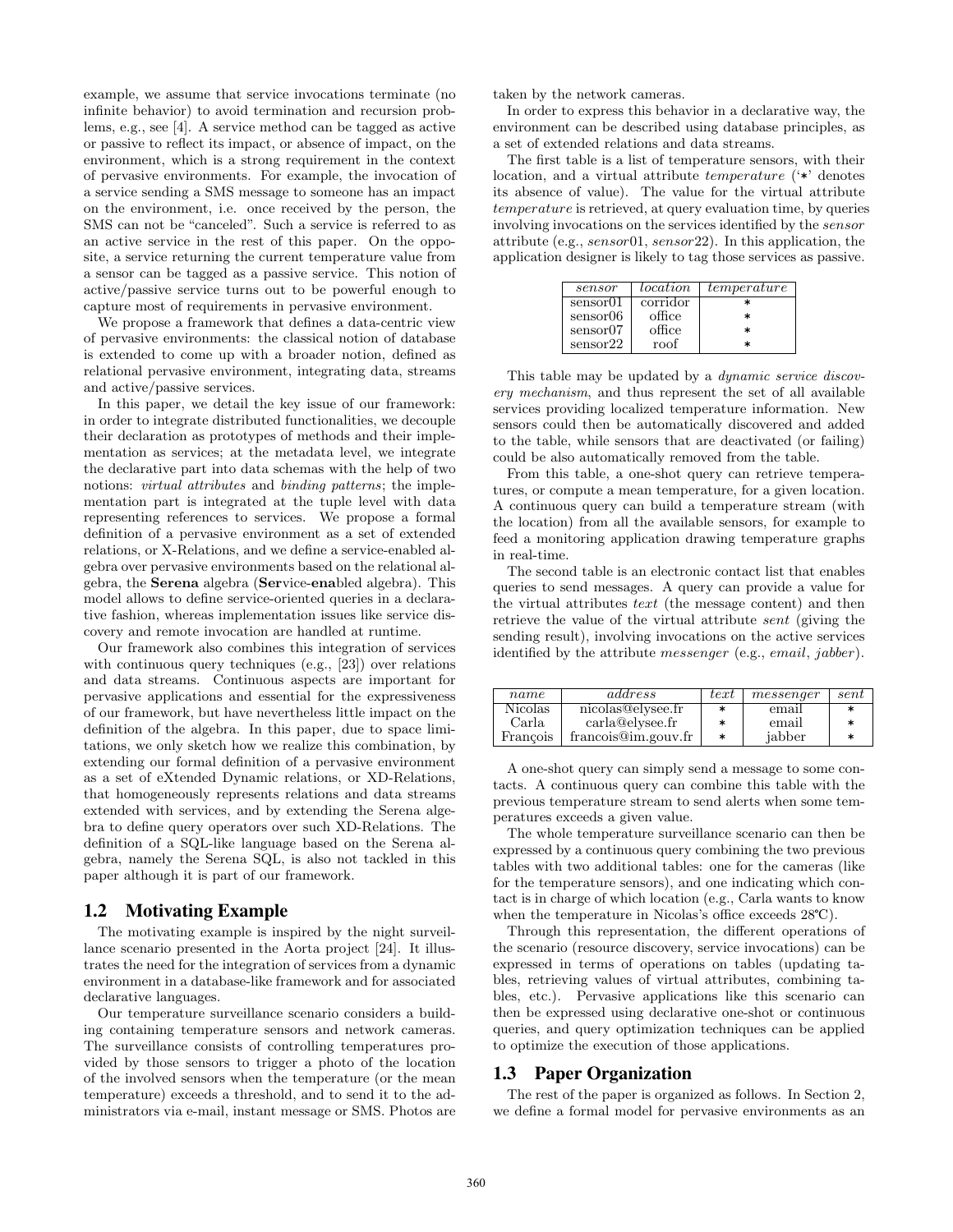extended database. In Section 3, we define the Serena algebra over such pervasive environments. In Section 4, we sketch the integration of continuous aspects into our framework. In Section 5, we introduce our PEMS (Pervasive Environment Management System) prototype and some experiments we have conducted so far. In Section 6, we position our research problem within the related work. We then conclude and discuss some perspectives in Section 7.

# 2. MODELING OF PERVASIVE ENVIRON-MENTS

In this section, we describe our generic representation of the pervasive environment. We explain our choices to represent distributed functionalities as prototypes and services in Section 2.1. Prototypes and services can be integrated within standard relations with virtual attributes and binding patterns. First intuitions are given in Section 2.2, and then a formalization of a new data model for pervasive environments is proposed in Section 2.3.

## 2.1 Prototypes and Services

As distributed functionalities may appear or disappear dynamically in pervasive environments, applications can be defined using abstract functionalities: they are dynamically linked to available implementations at runtime. We choose to represent the distributed functionalities in a way that decouples the declaration of those functionalities (e.g., sending a message to someone) and their implementations (e.g., an e-mail sender, an instant message sender).

We represent the declaration of the distributed functionalities as prototypes. In order to stay close to the relational model, input parameters and output parameters are defined by two relation schemas. For prototype invocation, input parameters take the form of a relation over the input schema (generally with only one tuple) and the invocation result is a relation over the output schema (0, 1 or several tuples).

We denote the *implementations* of those *distributed func*tionalities by methods provided by services. As those methods correspond to some prototypes, we consider that services implement those prototypes. As only prototypes implemented by services are pertinent for the model, methods provided by services may remain implicit and can be safely hidden. The implementation of prototypes are assumed to terminate and, in order to keep the model simple, recursion is not allowed [4].

From a system point of view, the notion of method is only handled by the service discovery and invocation mechanism. Available remote services are discovered and registered, so that a prototype can be invoked on any registered service that implements this prototype: the corresponding method provided by this service is transparently called.

As invocations of prototype on services can have an impact on the physical environment, e.g., invoking a prototype that sends a message, we need to consider two categories of prototypes: active prototypes and passive prototypes. Active prototypes are prototypes having a side effect on the physical environment that can not be neglected. On the opposite, the impact of passive prototypes is non-existent or can be neglected, like reading sensor data.

Example 1. From the temperature surveillance scenario, 4 prototypes and 9 services that implement them are presented in a pseudo-DDL format, in Table 1. Those prototypes correspond to some functionalities from the environment: sending a message to someone, checking if a photo of an area can be taken (indicating the expected delay and photo quality), taking a photo, and retrieving temperature values. The prototype sendMessage is an active prototype, whereas the three others are passive. The 9 services are identified by their service references, i.e. their identifiers: email, jabber,  $camen01, sensor06...$ 

#### Table 1: Example of Prototypes and Services

PROTOTYPE sendMessage( address STRING, text STRING ) : (sent BOOLEAN) ACTIVE;

```
PROTOTYPE checkPhoto( area STRING ) :
  ( quality INTEGER, delay REAL );
```
PROTOTYPE takePhoto( area STRING, quality INTEGER ) : ( photo BLOB );

PROTOTYPE getTemperature( ) : ( temperature REAL );

SERVICE email IMPLEMENTS sendMessage; SERVICE jabber IMPLEMENTS sendMessage; SERVICE camera01 IMPLEMENTS checkPhoto, takePhoto; SERVICE camera02 IMPLEMENTS checkPhoto, takePhoto; SERVICE webcam17 IMPLEMENTS checkPhoto, takePhoto; SERVICE sensor01 IMPLEMENTS getTemperature; SERVICE sensor06 IMPLEMENTS getTemperature; SERVICE sensor07 IMPLEMENTS getTemperature; SERVICE sensor22 IMPLEMENTS getTemperature;

#### 2.2 Extending Relations with Services

In this section, we keep the presentation informal: the formalization is given in the next section. We propose to integrate prototypes and services at two levels. At the metadata level, prototypes are integrated into relation schemas extended with two notions: virtual attributes and binding patterns. At the data level, service references are considered like any other data values.

The notions of virtual attributes and binding patterns turn out to be critical in our modeling. Virtual attributes offer the opportunity to pose queries over data and services, the retrieval of their value at query execution time being defined through binding patterns.

We consider service references to be classical data values identifying services (e.g., integer values, or string values like in Example 1). Attributes representing service references are not different from other attributes and contain, at the tuple level, so-called service references.

In order to represent potential interactions with services, we extend relation schemas with virtual attributes. Virtual attributes are defined at the relation schema level only and do not have a value at the tuple level. They can be transformed into real attributes, i.e. non-virtual attributes, through some query operators of our algebra (defined in Section 3): their value is then set at query execution time.

Extending a relation schema with virtual attributes does not influence the tuple representation for its relations. Virtual attributes only represent potential attributes that can be used by queries.

Binding patterns are the relationship between service references, virtual attributes and prototypes. A binding pattern is associated with a relation schema and defines which prototype to invoke on services in order to retrieve values for one or more virtual attributes. It also specifies the real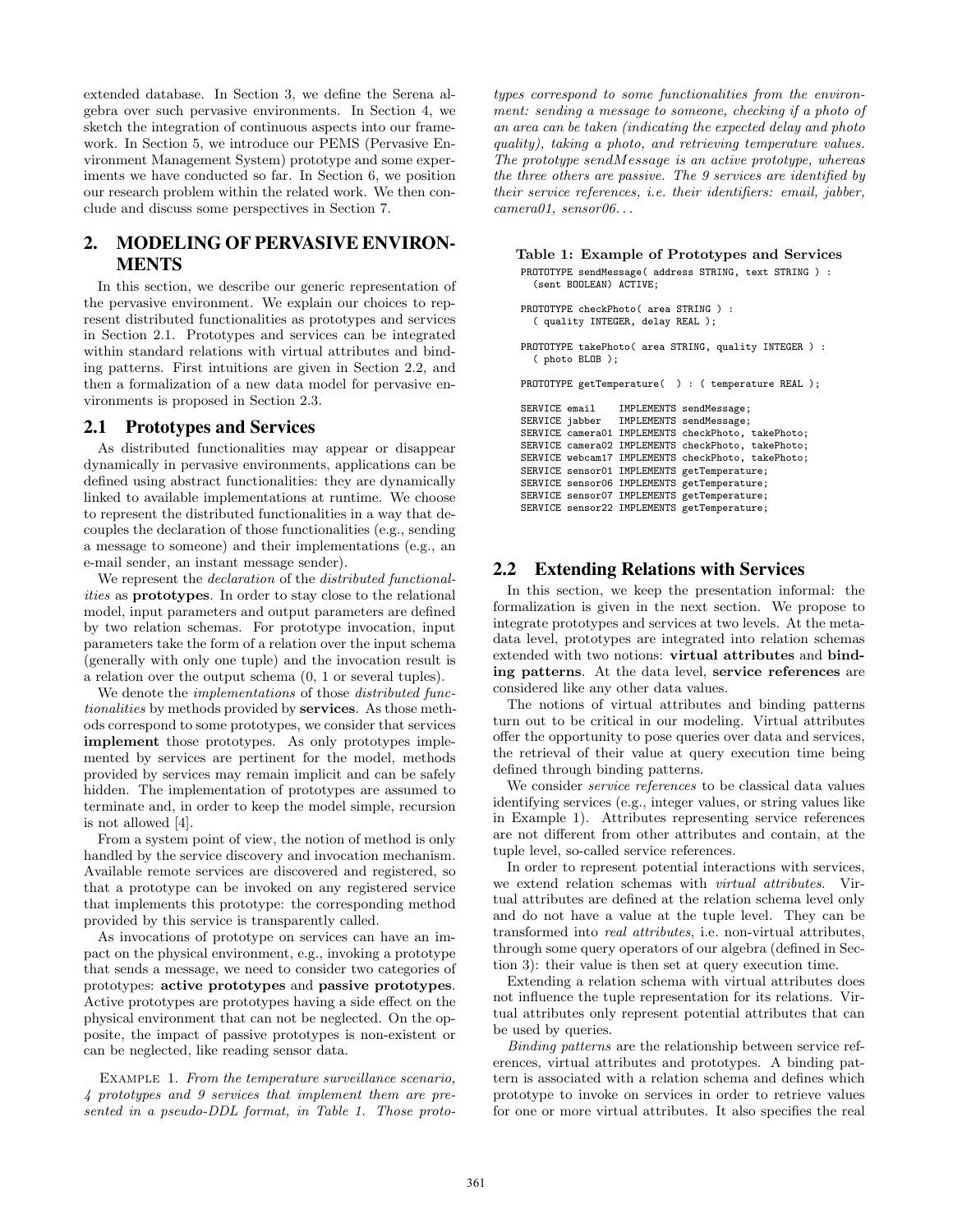attribute representing service references. The prototype indicates which attributes from the relation schema are input parameters and output parameters. Input parameters are real or virtual attributes, whereas output parameters are always virtual attributes. A binding pattern is said to be active if its associated prototype is active, passive otherwise. Like for virtual attributes, associating binding patterns with a relation schema does not influence the tuple representation for its relations. Binding patterns represent a potential way to provide values for virtual attributes that can be used by queries.

Consequently, a relation over an extended relation schema, i.e. a relation schema extended with virtual attributes and associated with binding patterns, is called an extended relation, or X-Relation. Therefore, a relational pervasive environment is seen as a set of X-Relations.

Example 2 (Relational Pervasive Environment). Continuing Example 1, the relational pervasive environment for the temperature surveillance scenario is represented in Table 2 using a pseudo-DDL.

Table 2: Description of X-Relations from the Relational Pervasive Environment for the Temperature Surveillance Scenario

```
EXTENDED RELATION contacts (<br>name STRING.
            STRING
  address STRING,<br>text STRING
                      VIRTUAL,
 messenger SERVICE,
  sent BOOLEAN VIRTUAL
)
USING BINDING PATTERNS (
 sendMessage[messenger] ( address, text ) : ( sent )
);
EXTENDED RELATION cameras (
  camera SERVICE,
  area STRING,
  quality INTEGER VIRTUAL,
  delay REAL VIRTUAL,
 photo BLOB VIRTUAL
)
USING BINDING PATTERNS (
  checkPhoto[camera] ( area ) : ( quality, delay ),
  takePhoto[camera] ( area, quality ) : ( photo )
);
```
## 2.3 A New Data Model

In this section, we borrow notations from [18]. Before introducing virtual attributes and binding patterns, we first formally define relations, prototypes and services. We then define extended relations with virtual attributes and binding patterns, to build the notion of relational pervasive environment.

#### *2.3.1 Preliminaries*

Two disjoint countable infinite sets are defined: D for constants and A for attribute names, with  $\mathcal{D} \cap \mathcal{A} = \emptyset$ . For a given relation schema associated with the relation symbol R, we denote by:

- $type(R)$  the number of attributes in R,
- $att_R: \{1, ..., type(R)\} \rightarrow \mathcal{A}$  a one-to-one (i.e. injective) function mapping numbers to attributes in  $R$ ,

• schema $(R)$  the set of attributes in  $R$ , i.e.  $\{att_R(1), ..., att_R(type(R))\} \subseteq \mathcal{A}.$ 

A tuple over a relation schema R is an element of  $\mathcal{D}^{type(R)}$ , and a *relation over*  $R$  is a finite set of tuples over  $R$ .

Tuples from relations can be projected onto an attribute  $A_i$  or, by generalization, onto a group of attributes X. Let R be a relation schema, r a relation over R, t a tuple from r,  $A_i \in schema(R)$  with  $A_i = att_B(i)$  and  $X =$  $\{att_R(i_1), ..., att_R(i_n)\} \subseteq schema(R)$ :

- the projection of a tuple t onto  $A_i$ , noted  $t[A_i]$ , is the  $i^{\text{th}}$  coordinate of t, i.e.  $t(i)$ ,
- the projection of a tuple t onto X, noted  $t[X]$ , is defined by  $t[X] = \langle t(i_1), ..., t(i_n)\rangle$ .

Two other countable infinite sets are defined: Ψ for prototypes and  $\Omega$  for services, with  $\mathcal{D}, \mathcal{A}, \Psi$  and  $\Omega$  mutually disjoint.

Prototypes are defined by two relation schemas, one for the input and the other for the output. Those schemas are supposed to be disjoint and the output relation schema has to be non-empty. Let  $\psi \in \Psi$  be a prototype, we denote by:

- Input<sub> $\psi$ </sub> the input relation schema of prototype  $\psi$ ,
- $Output_{\psi}$  the output relation schema of prototype  $\psi$ , with  $schema(Output_{\psi}) \neq \emptyset$ ,
- schema( $Input_{\psi}$ ) ∩ schema( $Output_{\psi}$ ) =  $\emptyset$ ,
- $active(\psi)$  a predicate returning true if  $\psi$  is active.

Services are defined by the finite set of prototypes they implement. A service is associated with a constant that is its service reference. Let  $\omega \in \Omega$  be a service, we denote by:

- prototypes $(\omega) \subset \Psi$  the finite set of prototypes implemented by service  $\omega$ ,
- $id(\omega) \in \mathcal{D}$  the service reference of  $\omega$ .

EXAMPLE 3 (PROTOTYPES AND SERVICES). For the temperature surveillance scenario, we define 4 prototypes and 9 services. The  $\downarrow$  prototypes are sendMessage, checkPhoto, takePhoto and getTemperature. For example, the input and output relation schemas associated with sendMessage are InputsendMessage and OutputsendMessage, with:

- schema(Input<sub>sendMessage</sub>) = {address, text},
- schema( $Output_{sendMessage}$ ) = {sent}.

The 9 services from  $\Omega$  are  $\omega_1$ ,  $\omega_2$ ,  $\omega_3$ , ...,  $\omega_8$  and  $\omega_9$ , corresponding to the following service references: email, jabber, camera $01, \ldots$ , sensor $07$  and sensor $22$  (cf. Example 1). Each service implements some prototypes. For  $\omega_1$  and  $\omega_3$ ,  $we note.$ 

- $id(\omega_1) = email,$
- prototypes $(\omega_1) = \{sendMessage\},\$
- $id(\omega_3) = camera01$ ,
- $prototypes(\omega_3) = \{checkPhoto, takePhoto\}.$

A prototype invocation on a service can now be formally represented as a function associated with each prototype. For a given prototype, this function takes two parameters: a constant, that should be a service reference, and a tuple over the prototype input schema, providing the input parameters; and returns a relation over the prototype output schema, representing the output parameters.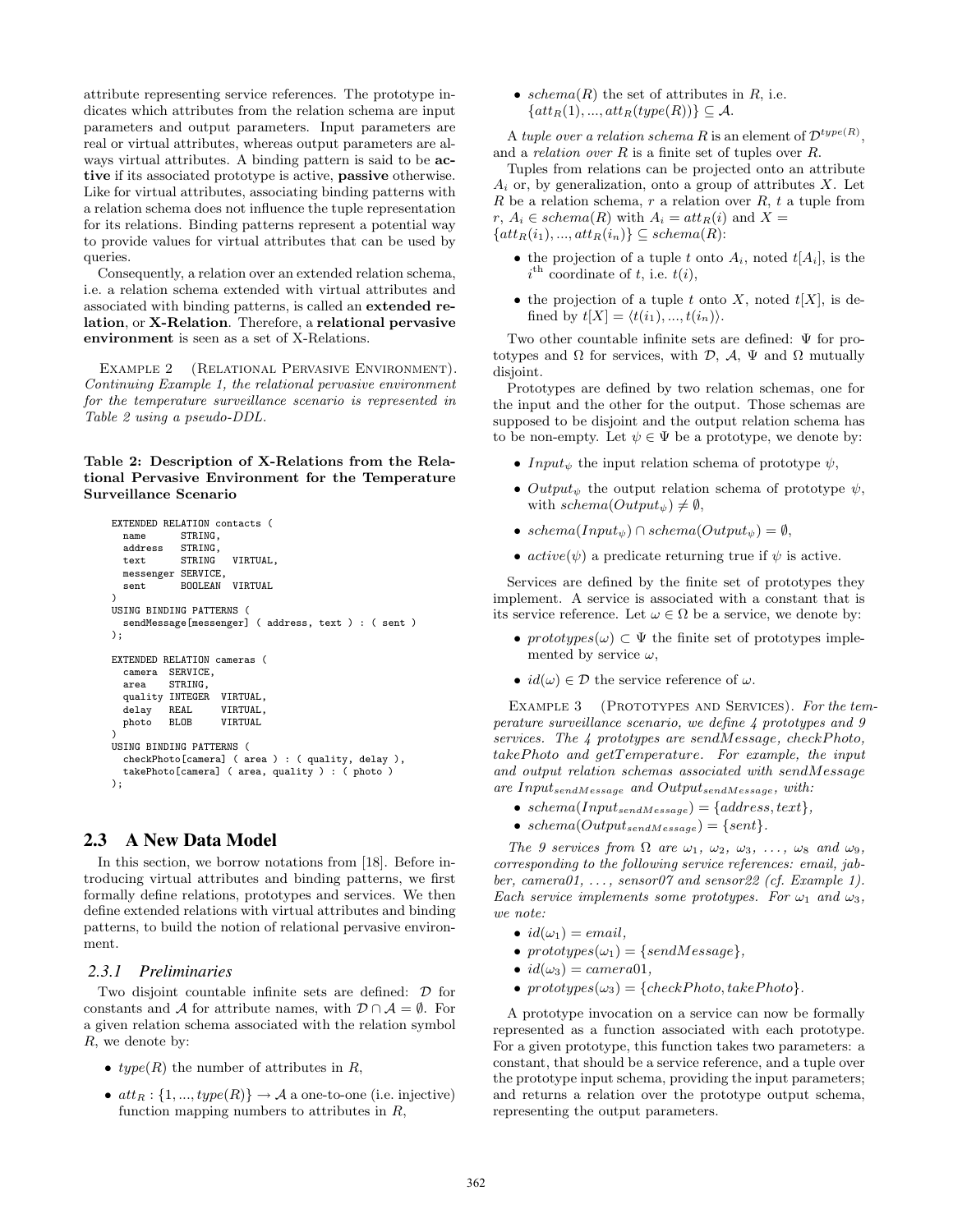DEFINITION 1 (INVOCATION FUNCTION). For each prototype  $\psi \in \Psi$ , an invocation function invoke<sub> $\psi$ </sub> is defined:

$$
\begin{array}{rcl}\n\textit{invoke}_{\psi} : & (\mathcal{D}, \mathcal{D}^{\textit{type}(\textit{Input}_{\psi})}) \rightarrow \mathcal{P}(\mathcal{D}^{\textit{type}(\textit{Output}_{\psi})}) \\
(s, t) \rightarrow r\n\end{array}
$$

This function represents an invocation of prototype  $\psi$  on service  $\omega$  referenced by  $s = id(\omega)$ . The input parameters are defined by the tuple t over  $Input_{\psi}$ . The invocation results are represented by a relation r over  $Output_{\psi}$ , i.e. a set of tuples containing the output parameters.

#### *2.3.2 Extended Relations*

With these definitions for relations, prototypes, services and service references, we now propose a formal definition of extended relations with virtual attributes and binding patterns. An extended relation is basically defined like a relation. However, its schema is partitioned between a real schema containing real attributes and a virtual schema containing virtual attributes. An extended relation schema is also associated with a finite set of binding patterns: each binding pattern specifies a prototype and an attribute from the real schema representing a service reference. Tuples from an extended relation are defined only over the real schema, i.e. the subset of real attributes, as virtual attributes do not have a value. We then define the notion of extended relation schema, and the notion of extended relation over an extended relation schema.

DEFINITION 2 (EXTENDED RELATION SCHEMA).  $An$  extended relation schema is an extended relation symbol R associated with:

- type(R) the number of attributes in  $R$ ,
- $att_R : \{1, ..., type(R)\} \mapsto \mathcal{A}$  a one-to-one (i.e. injective) function mapping numbers to attributes in R,
- schema $(R)$  the set of attributes in  $R$ , *i.e.*  $\{att_R(1),...,att_R(type(R))\}\subseteq \mathcal{A},$
- ${realSchema(R), virtualSchema(R)}$  a partition of  $schema(R)$  with:
	- $real Schema(R)$  the real schema, i.e. the subset of real attributes,
	- $virtualSchema(R)$  the virtual schema, i.e. the subset of virtual attributes;
- $BP(R) \subset (\Psi \times \mathcal{A})$  a finite set of binding patterns associated with R, where  $bp = \langle prototype_{bp}, service_{bp} \rangle \in$  $BP(R)$  with:
	- $–\,prototype_{bp} \in \Psi$  the prototype associated with the binding pattern,
	- $-$  service<sub>bp</sub>  $\in$  realSchema(R) a real attribute from the schema used as a service reference attribute for the binding pattern,

constrained by the following restrictions:

- $\schema(Input_{prototype_{bn}}) \subset \schema(R),$
- $-$  schema( $Output_{prototype_{bp}} \subseteq virtualSchema(R)$ .

We denote by active(bp), with bp  $\in BP(R)$ , a predicate that returns true if the binding pattern bp is active, i.e. if its associated prototype is active:  $active(bp) = active(prototype_{bp})$ .

DEFINITION 3 (EXTENDED RELATION). A tuple over an extended relation schema R is an element of  $\mathcal{D}^{[realSchema(R)]}$ . An extended relation over R (or X-Relation over R) is a finite set of tuples over R.

Tuples from X-Relations can be projected onto an attribute  $A_i$  or, by generalization, onto a group of attributes X. However, as virtual attributes do not have a value, tuples can only be projected onto real attributes: the coordinate corresponding to the  $i^{th}$  attribute is the  $j^{th}$  coordinate where  $j$  is the number of real attributes in the partial schema  $\{att_R(1),...,att_R(i)\}.$  We denote this number by  $\delta_R(i)$ . To keep the generalization, tuples can be projected onto a set of real attributes  $X \subseteq realSchema(R)$ .

DEFINITION 4 (PROJECTION OF A TUPLE). The projection of a tuple t, from an X-Relation r over an extended relation schema R, onto an attribute  $A_i \in realSchema(R)$ with  $A_i = att_R(i)$  in schema(R), noted  $t[A_i]$ , is the  $\delta_R(i)$ <sup>th</sup> coordinate of t, i.e.  $t(\delta_R(i))$ , with  $\delta_R(i)$  the number of real attributes in  $\{att_R(1),...,att_R(i)\}, i.e. \delta_R(i) = |realSchema(R) \cap$  $\{att_R(1), ..., att_R(i)\}\right].$ 

The projection of a tuple t onto  $X = \{att_R(i_1), ..., att_R(i_n)\} \subseteq$  $realSchema(R)$ , noted  $t[X]$ , is  $t[X] = \langle t(\delta_R(i_1)), ..., t(\delta_R(i_n)) \rangle$ .

EXAMPLE 4 (EXTENDED RELATION). The electronic contact list from the temperature surveillance scenario can be modeled by an extended relation schema Contact with the following attributes:

 $schema(Context) = {name, address, text, message, sent},$  $realSchema(Context) = {name, address, messenger}$  and  $virtualSchema(Context) = {text, sent}.$ 

messenger is a service reference attribute. text and sent are two virtual attributes representing the text to be sent and the result of the sending. It is associated with one binding pattern  $\langle sendMessage, messenger \rangle$ . Let contacts be an X-Relation over Contact, it can be represented in the following table, where '\*' denotes the absence of value for virtual attributes:

| name     | address            | text | messenqer | sent |
|----------|--------------------|------|-----------|------|
| Nicolas  | nicolas@elusee.fr  | *    | email     |      |
| Carla    | $carla$ @elysee.fr | *    | email     |      |
| Francois | francois@im.gov.fr | *    | jabber    |      |

This relation contains three tuples, defined as elements of  $\mathcal{D}^{|realSchema(Contact)|} = \mathcal{D}^3.$ 

- Let  $t \in \mathcal{D}^3$  be the first tuple from the table:
- $t = \langle Nicolas, nicolas@elysee.fr, email \rangle$
- $t[message] = t[att_{Context}(4)] = \langle t(\delta_{Context}(4)) \rangle =$  $\langle t(3)\rangle = \langle email\rangle$
- $t[address, messenger] = t[att_{Context}(2), att_{Context}(4)] =$  $\langle t(\delta_{Concat}(2)), t(\delta_{Concat}(4))\rangle = \langle t(2), t(3)\rangle =$  $\langle\mathit{nicolas} @ \mathit{elysee} . \mathit{fr}, \mathit{email}\rangle$

With this formalization, standard relations are a special case of extended relations that only have real attributes, and then no virtual attributes or associated binding patterns. Extended relations are a mean to represent some parts of a pervasive computing system. We propose to define the notion of relational pervasive environment representing a set of extended relations, similarly to the notion of database representing a set of relations. For the sake of simplicity, we keep the Universal Relation Schema Assumption (URSA) stating that if an attribute appears in several relation schemas, then this attribute represents the same data.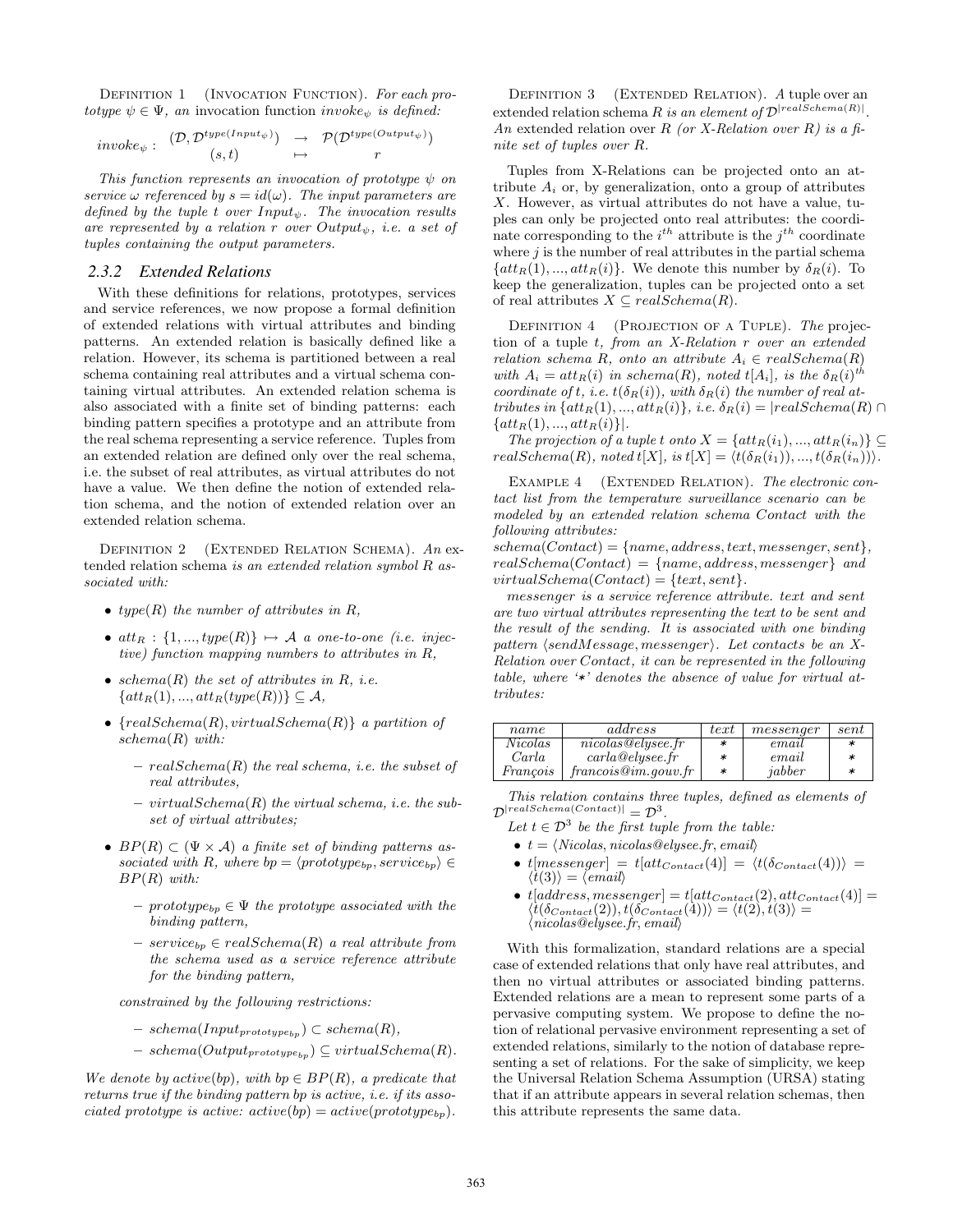Definition 5 (Relational Pervasive Env. Schema). A relational pervasive environment schema P is a finite set  $P = \{R_1, ..., R_n\}$ , with  $R_i$  an extended relation schema. We denote by  $schema(P)$  the set of all attributes associated  $\bigcup_{R_i \in P} schema(R_i).$ with the extended relation schemas in P, i.e. schema $(P) =$ 

DEFINITION 6 (RELATIONAL PERVASIVE ENVIRONMENT). A relational pervasive environment over a relational pervasive environment schema  $P = \{R_1, ..., R_n\}$  is a set  $p =$  ${r_1, ..., r_n}$ , with  $r_i \in p$  an extended relation over  $R_i \in P$ .

# 3. ALGEBRA FOR SERVICE-ORIENTED **QUERIES**

We propose to define an algebra over this formalization to allow the expression of queries over a relational pervasive environment. We call this algebra Serena, standing for Service-enabled algebra.

#### 3.1 Query Operators

In this section, we redefine set operators and relational operators. We also define new operators that handle virtual attributes, called realization operators.

#### *3.1.1 Set Operators*

The set operators union, intersection and difference can be applied over two X-Relations associated with the same schema. The resulting X-Relation is defined over the same schema. Their definitions remain similar with definitions over standard relations. For example, let  $r_1$  and  $r_2$  be two X-Relations over  $R$ ,  $r_1 \cup r_2 = \{t \mid t \in r_1 \vee t \in r_2\}.$ 

#### *3.1.2 Relational Operators*

Standard relational operators are defined over one or two standard relations. We extend their definitions over one or two X-Relations and study in particular the schema of the resulting X-Relations, because modification or disappearance of some real or virtual attributes can modify or invalidate binding patterns using those attributes.

The projection operator (cf. Table 3 (a)) reduces the schema of an X-Relation, thus its real and virtual schemas. The resulting relation is associated with binding patterns from the initial X-Relation that remain valid, i.e. binding patterns with their service reference attribute, input and output attributes that are still in the schema of the resulting X-Relation.

The selection operator (cf. Table 3 (b)) does not modify the schema of the X-Relation. However, selection formulas can only apply on attributes from the real schema, as virtual attributes do not have a value. Apart from this restriction, we keep the standard definition and notation for the logical implication [18]  $(t \models F$ , with t a tuple and F a selection formula over a relation schema R).

The renaming operator (cf. Table 3 (c)) replaces an attribute from the schema by another attribute. This operation does not modify the real or virtual status of the renamed attribute. The renaming also impacts on the binding patterns using this attribute.

The natural join operator (cf. Table 3 (d)) joins two X-Relations, the join attributes being given by the intersection of the two schemas. If a given join attribute is a real (resp. virtual) attribute in both operands, it remains real (resp. virtual) in the resulting X-Relation. However, if it is real in one operand and virtual in the other one, it becomes real in the resulting X-Relation (i.e. it is an implicit realization of the virtual attribute, see Section 3.1.3). As tuples can not be projected onto virtual attributes, only join attributes that are real in both operands imply a join predicate. If all join attributes are virtual in at least one operand, the join is equivalent, at the tuple level, to a Cartesian product.

The binding patterns for the resulting relation are the union of the binding patterns from both operands, but some may be eliminated if they use output attributes that have become real attributes with the join.

#### *3.1.3 Realization Operators*

We introduce two new operators, referred to as *realization* operators. They allow to transform virtual attributes into real attributes. We call this transformation "realization" of virtual attributes. The reverse transformation is not possible. Realized attributes are given a value by the operators, either directly (assignment operator) or using a binding pattern (invocation operator). An implicit realization can also occur in a natural join when a join attribute is real in one operand and virtual in the other one: the virtual attribute from the operand becomes a real attribute in the resulting X-Relation.

The *assignment* operator (cf. Table 3 (e)) over a X-Relation is the realization operator for individual virtual attributes. It allows to give a value to one virtual attribute. In a similar way to simple selection formulas, this operator allows to assign either the value of a real attribute from the schema or a constant value. The virtual attribute thus becomes a real attribute in the resulting X-Relation. The binding patterns for the resulting relation are those of the operand, but some may be eliminated if the realized attribute is part of their output attributes, as it is now a real attribute.

The invocation operator (cf. Table 3 (f)) over a X-Relation is the realization operator for the output attributes of a binding pattern. It allows to give them a value by invoking the binding pattern, i.e. invoking the associated prototype with some input parameters on a service. However, this operator can only be applied if all the input attributes of the binding pattern are real attributes in the input X-Relation.

Each tuple from the operand leads to an invocation of the binding pattern, which may result in several tuples for output attributes. Each input tuple is duplicated as many times as the invocation has generated output tuples. For each invocation, the input parameters and the service reference are taken from the input tuple.

#### *3.1.4 Queries*

The notion of query over a relational pervasive environment can now be defined as a composition of operators over a set of X-Relations.

DEFINITION 7 (QUERY OVER A RELATIONAL PERV. ENV.). A query over a relational pervasive environment is a wellformed expression composed of a finite number of Serena algebra operators whose operands are X-Relations.

EXAMPLE 5 (QUERY OVER X-RELATIONS). We can express the following queries over X-Relations contacts and cameras (introduced in Example 2, defined in Example 4):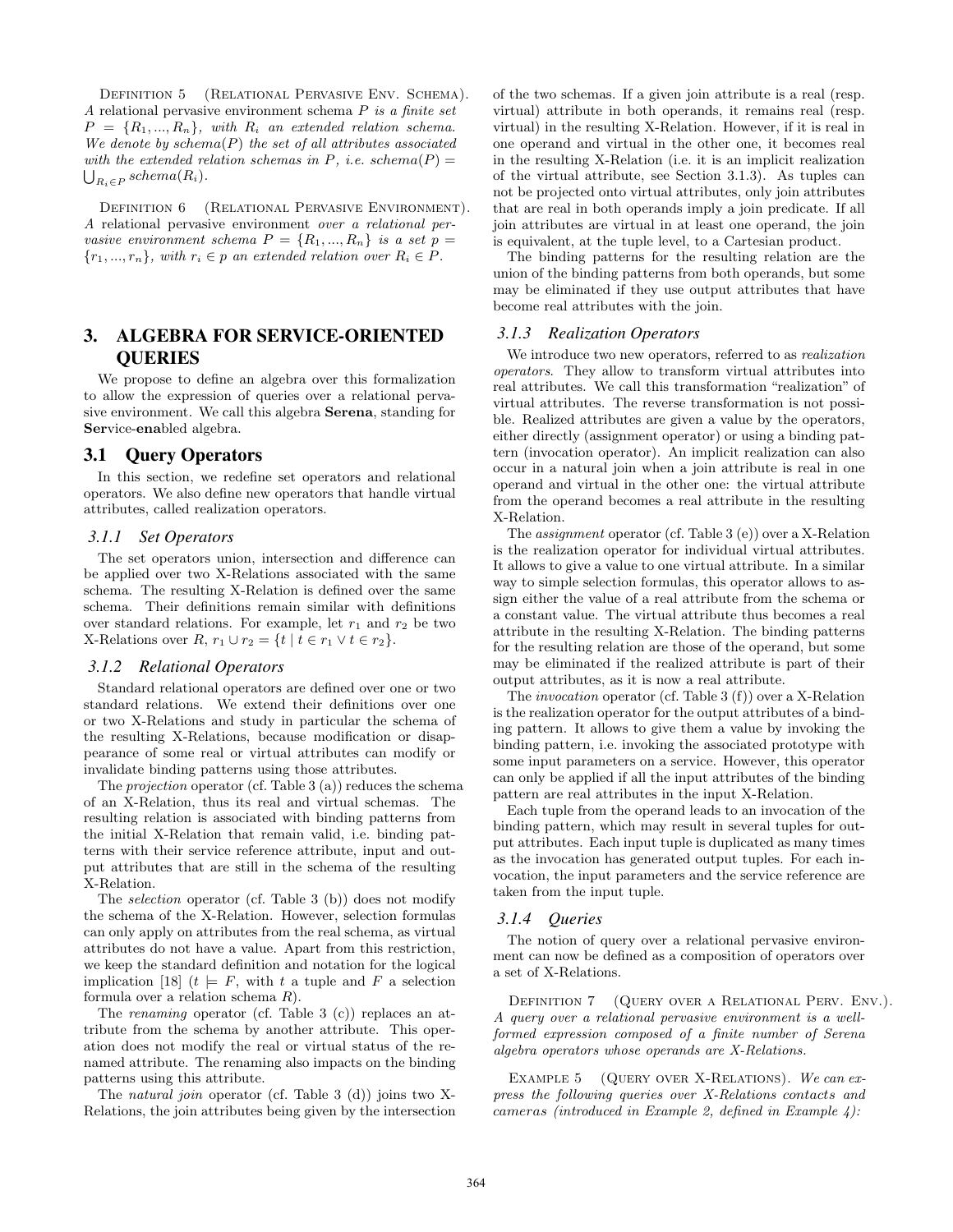|  |  |  |  |  |  |  | Table 3: Definition of Relational and Realization Operators over X-Relations |
|--|--|--|--|--|--|--|------------------------------------------------------------------------------|
|--|--|--|--|--|--|--|------------------------------------------------------------------------------|

| (a)              | Projection                                                                                                                                                                                                                                                                                                                                                                                                                                                                                                                   |
|------------------|------------------------------------------------------------------------------------------------------------------------------------------------------------------------------------------------------------------------------------------------------------------------------------------------------------------------------------------------------------------------------------------------------------------------------------------------------------------------------------------------------------------------------|
| Input            | $r$ an X-Relation over $R$                                                                                                                                                                                                                                                                                                                                                                                                                                                                                                   |
|                  | $Y \subset \mathit{schema}(R)$                                                                                                                                                                                                                                                                                                                                                                                                                                                                                               |
| Syntax           | $s = \pi_Y(r)$                                                                                                                                                                                                                                                                                                                                                                                                                                                                                                               |
| Output           | $s$ an X-Relation over $S$ with:                                                                                                                                                                                                                                                                                                                                                                                                                                                                                             |
|                  | $- schema(S) = Y$                                                                                                                                                                                                                                                                                                                                                                                                                                                                                                            |
|                  | $- real Schema(S) = real Schema(R) \cap Y$                                                                                                                                                                                                                                                                                                                                                                                                                                                                                   |
|                  | - virtual $Schema(S) = virtualSchema(R) \cap Y$                                                                                                                                                                                                                                                                                                                                                                                                                                                                              |
|                  | $-BP(S) = \{bp \mid bp \in BP(R) \land service_{bp} \in Y \land schema(Input_{prototype_{bp}}) \subset Y \land schema(Output_{prototype_{bp}}) \subset Y\}$                                                                                                                                                                                                                                                                                                                                                                  |
| Tuples           | $s = \{t Y \cap realSchema(R)  \mid t \in r\}$                                                                                                                                                                                                                                                                                                                                                                                                                                                                               |
|                  | Selection                                                                                                                                                                                                                                                                                                                                                                                                                                                                                                                    |
| (b)              |                                                                                                                                                                                                                                                                                                                                                                                                                                                                                                                              |
| Input            | $r$ an X-Relation over $R$                                                                                                                                                                                                                                                                                                                                                                                                                                                                                                   |
|                  | F a selection formula over $realSchema(R)$                                                                                                                                                                                                                                                                                                                                                                                                                                                                                   |
| Syntax           | $s = \sigma_F(r)$                                                                                                                                                                                                                                                                                                                                                                                                                                                                                                            |
| Output           | s an X-Relation over R                                                                                                                                                                                                                                                                                                                                                                                                                                                                                                       |
| <b>Tuples</b>    | $s = \{t \mid t \in r \wedge t = F\}$                                                                                                                                                                                                                                                                                                                                                                                                                                                                                        |
| (c)              | Renaming                                                                                                                                                                                                                                                                                                                                                                                                                                                                                                                     |
| Input            | $r$ an X-Relation over $R$                                                                                                                                                                                                                                                                                                                                                                                                                                                                                                   |
|                  | $A \in schema(R)$                                                                                                                                                                                                                                                                                                                                                                                                                                                                                                            |
|                  | $B \in \mathcal{A}, B \notin schema(R)$                                                                                                                                                                                                                                                                                                                                                                                                                                                                                      |
| Syntax           | $s = \rho_{A\rightarrow B}(r)$                                                                                                                                                                                                                                                                                                                                                                                                                                                                                               |
| Output           | $s$ an X-Relation over $S$ with:                                                                                                                                                                                                                                                                                                                                                                                                                                                                                             |
|                  | $- schema(S) = (schemea(R) - {A}) \cup {B}$                                                                                                                                                                                                                                                                                                                                                                                                                                                                                  |
|                  |                                                                                                                                                                                                                                                                                                                                                                                                                                                                                                                              |
|                  |                                                                                                                                                                                                                                                                                                                                                                                                                                                                                                                              |
|                  |                                                                                                                                                                                                                                                                                                                                                                                                                                                                                                                              |
|                  | $\begin{cases}\n\text{reals } (c) \quad (\text{cals } c) \quad (\text{cals } c) \quad (\text{cals } c) \quad (\text{cals } c) \quad (\text{cals } c) \quad (\text{cals } c) \quad (\text{cals } c) \quad (\text{dals } c) \quad (\text{dals } c) \quad (\text{dals } c) \quad (\text{dals } c) \quad (\text{dals } c) \quad (\text{dals } c) \quad (\text{dals } c) \quad (\text{dals } c) \quad (\text{dals } c) \quad (\text{eals } c) \quad (\text{eals } c) \quad (\text{eals } c) \quad (\text{eals } c) \quad (\text{$ |
|                  | $-BP(S) = \{bp' \mid \exists bp \in BP(R), prototype_{bp'} = prototype_{bp} \wedge$                                                                                                                                                                                                                                                                                                                                                                                                                                          |
|                  | $((A \neq service_{bp} \land service_{bp'} = service_{bp}) \lor (A = service_{bp} \land service_{bp'} = B)) \land$                                                                                                                                                                                                                                                                                                                                                                                                           |
|                  | $schema(Input_{prototype_{bp}}) \subset (schema(R) - \{A\}) \cup \{B\} \wedge schema(Output_{prototype_{bp}}) \subset (schema(R) - \{A\}) \cup \{B\}$                                                                                                                                                                                                                                                                                                                                                                        |
| <b>Tuples</b>    | $s = \{t \mid \exists u \in r, t[realSchema(S) - \{B\}] = u[realSchema(R) - \{A\}] \wedge$                                                                                                                                                                                                                                                                                                                                                                                                                                   |
|                  | $t[\{B\} \cap realSchema(S)] = u[\{A\} \cap realSchema(R)]\}$                                                                                                                                                                                                                                                                                                                                                                                                                                                                |
|                  |                                                                                                                                                                                                                                                                                                                                                                                                                                                                                                                              |
| (d)              | <b>Natural Join</b><br>$r_1$ an X-Relation over $R_1$                                                                                                                                                                                                                                                                                                                                                                                                                                                                        |
| Input            | $r_2$ an X-Relation over $R_2$                                                                                                                                                                                                                                                                                                                                                                                                                                                                                               |
| Syntax           | $s = r_1 \bowtie r_2$                                                                                                                                                                                                                                                                                                                                                                                                                                                                                                        |
| Output           | s an X-Relation over $S$ with:                                                                                                                                                                                                                                                                                                                                                                                                                                                                                               |
|                  | - $schema(S) = schema(R_1) \cup schema(R_2)$                                                                                                                                                                                                                                                                                                                                                                                                                                                                                 |
|                  | $- real Schema(S) = real Schema(R1) \cup real Schema(R2)$                                                                                                                                                                                                                                                                                                                                                                                                                                                                    |
|                  | - virtualSchema $(S) = (virtualSchema(R_1) - realSchema(R_2)) \cup (virtualSchema(R_2) - realSchema(R_1))$                                                                                                                                                                                                                                                                                                                                                                                                                   |
|                  | $-BP(S) = \{bp \mid bp \in (BP(R_1) \cup BP(R_2)) \land schema(Output_{prototype_{bp}}) \subseteq$                                                                                                                                                                                                                                                                                                                                                                                                                           |
|                  |                                                                                                                                                                                                                                                                                                                                                                                                                                                                                                                              |
| <b>Tuples</b>    | $(virtualSchema(R_1) - realSchema(R_2)) \cup (virtualSchema(R_2) - realSchema(R_1))$<br>$s = \{t \mid \exists t_1 \in r_1, \exists t_2 \in r_2, t[realSchema(R_1)] = t_1 \land t[realSchema(R_2)] = t_2\}$                                                                                                                                                                                                                                                                                                                   |
|                  |                                                                                                                                                                                                                                                                                                                                                                                                                                                                                                                              |
| (e)              | <b>Assignment</b>                                                                                                                                                                                                                                                                                                                                                                                                                                                                                                            |
| Input            | $r$ an X-Relation over $R$<br>$A \in virtualSchema(R)$                                                                                                                                                                                                                                                                                                                                                                                                                                                                       |
|                  | $B \in realSchema(R)$ or $a \in \mathcal{D}$                                                                                                                                                                                                                                                                                                                                                                                                                                                                                 |
|                  |                                                                                                                                                                                                                                                                                                                                                                                                                                                                                                                              |
| Syntax<br>Output | $s = \alpha_{A \equiv B}(r)$ or $s = \alpha_{A \equiv a}(r)$<br>$s$ an X-Relation over $S$ with:                                                                                                                                                                                                                                                                                                                                                                                                                             |
|                  | $- schema(S) = schema(R)$                                                                                                                                                                                                                                                                                                                                                                                                                                                                                                    |
|                  | $- real Schema(S) = real Schema(R) \cup \{A\}$                                                                                                                                                                                                                                                                                                                                                                                                                                                                               |
|                  | $- virtual Schema(S) = virtual Schema(S) - {A}$                                                                                                                                                                                                                                                                                                                                                                                                                                                                              |
|                  | $-BP(S) = \{bp \mid bp \in BP(R) \land schema(Output_{prototype_{bp}}) \subseteq (virtualSchema(R) - \{A\})\}$                                                                                                                                                                                                                                                                                                                                                                                                               |
| <b>Tuples</b>    | $s = \{t \mid \exists u \in r, t[realSchema(S) - \{A\}] = u[realSchema(R)] \wedge t[A] = u[B]\}$                                                                                                                                                                                                                                                                                                                                                                                                                             |
|                  | $s = \{t \mid \exists u \in r, t[realSchema(S) - \{A\}] = u[realSchema(R)] \wedge t[A] = a\}$                                                                                                                                                                                                                                                                                                                                                                                                                                |
|                  |                                                                                                                                                                                                                                                                                                                                                                                                                                                                                                                              |
| (f)              | Invocation                                                                                                                                                                                                                                                                                                                                                                                                                                                                                                                   |
| Input            | r an X-Relation over $R$                                                                                                                                                                                                                                                                                                                                                                                                                                                                                                     |
|                  | $bp \in BP(R)$                                                                                                                                                                                                                                                                                                                                                                                                                                                                                                               |
|                  | $schema(Input_{prototype_{bp}}) \subset realSchema(R)$                                                                                                                                                                                                                                                                                                                                                                                                                                                                       |
| Syntax           | $s = \beta_{bp}(r)$                                                                                                                                                                                                                                                                                                                                                                                                                                                                                                          |
| Output           | $s$ an X-Relation over $S$ with:                                                                                                                                                                                                                                                                                                                                                                                                                                                                                             |
|                  | $- schema(S) = schema(R)$                                                                                                                                                                                                                                                                                                                                                                                                                                                                                                    |
|                  | $-{\it realSchema}(S) = {\it realSchema}(R) \cup {\it schema}(Output_{\it prototype_{bp}})$                                                                                                                                                                                                                                                                                                                                                                                                                                  |
|                  | - virtual $Schema(S) = virtualSchema(R) - schema(Output_{prototype_{bp}})$                                                                                                                                                                                                                                                                                                                                                                                                                                                   |
|                  | $-BP(S) = \{ bp' \mid bp' \in BP(R) \land schema(Output_{prototype_{bp'}}) \subseteq (virtualSchema(R) - schema(Output_{prototype_{bp}})) \}$                                                                                                                                                                                                                                                                                                                                                                                |
| <b>Tuples</b>    |                                                                                                                                                                                                                                                                                                                                                                                                                                                                                                                              |
|                  | $s = \{t \mid \exists u \in r, t[realSchema(S) - schema(Output_{prototype_{bp}})] = u[realSchema(R)] \land$<br>$t[scheme (Output put prototype_{bp}})] \in invoke_{prototype_{bp}}(u[service_{bp}], u[scheme (Input prototype_{bp}}])])$                                                                                                                                                                                                                                                                                     |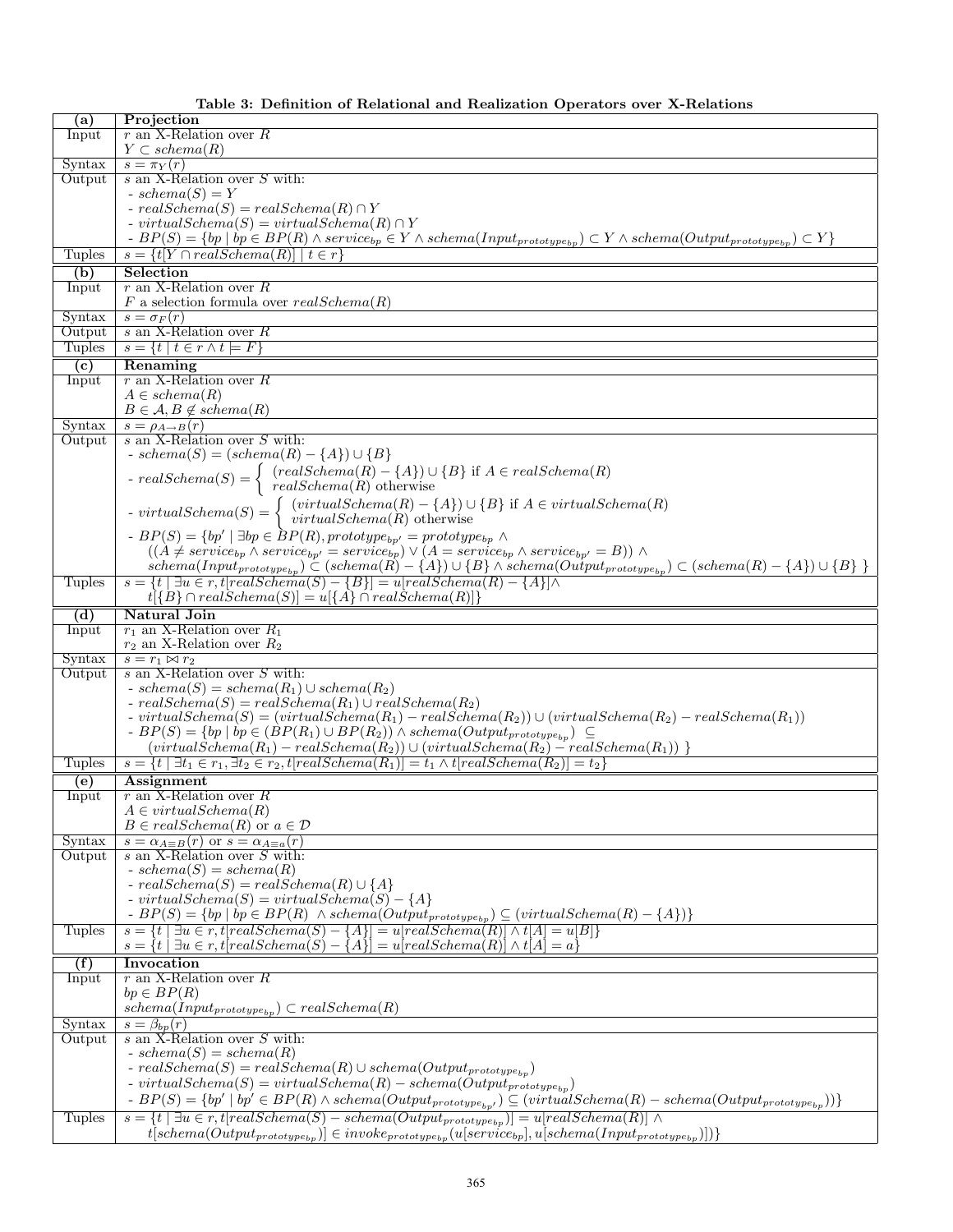Table 4: Examples of queries expressed in the Serena algebra

| $Q_1$  | $\beta_{\langle sendMessage, messenger \rangle}(\alpha_{text \{ext} \equiv \text{"Bonjour!"}(\sigma_{name \neq \text{"Carla"}}(contact s)))$                                          |
|--------|---------------------------------------------------------------------------------------------------------------------------------------------------------------------------------------|
| $Q_2$  | $\pi_{photo}(\beta_{(takePhoto, camera)}(\sigma_{quality>5}(\beta_{(checkPhoto, camera)}(\sigma_{area="office})(camera))))$                                                           |
| $Q'_1$ | $\sigma_{name \neq "Carla"}(\beta_{(sendMessage, messenger)}(\alpha_{text \equiv "Bonjour!"}(contacts)))$                                                                             |
| $Q'_2$ | $\pi_{photo}(\sigma_{quality>5}(\beta_{\langle takePhoto, camera\rangle}(\beta_{\langle checkPhoto, camera\rangle}(\sigma_{area="office}(cameras))))$                                 |
| $Q_3$  | $\mid \beta_{\langle sendMessage, message, message \rangle}(\alpha_{text=">Not: "}( contacts \bowtie \sigma_{temperature > 35.5}(W_{[1]}(temperatures))))$                            |
| $Q_4$  | $\mathcal{S}_{[insertion]}(\beta_{\langle takePhoto, camera\rangle}(\beta_{\langle checkPhoto, camera\rangle}(cameras \bowtie \sigma_{temperature < 12.0}(W_{[1]}(temperatures))))))$ |

 $Q_1$  send the message "Bonjour!" to all contacts, except "Carla";

 $Q_2$  take photos of area "office" with quality superior to "5".

The Serena algebra expression for those queries are presented in Table 4.

#### 3.2 Query Equivalence

Without formal semantics, it is hard to prove correctness of query formulations and query optimization is de facto limited, operators being often seen as "black boxes". As a matter of fact, logical query optimization is now possible in our setting. In this section, we define query equivalence for service-oriented queries. Three issues need to be addressed in the context of pervasive environments: time-dependence, service determinism and impact of service invocations on the physical environment.

As a pervasive system is a dynamic system, the same service invoked with the same input, but at two different instants in time may lead to two different results (e.g., a service that takes a photo). As a consequence, the same query  $q$  over the same relational pervasive environment may lead to different results if  $q$  is evaluated at different instants. In order to define query equivalence, we consider a discrete time domain and we assume that query evaluation occurs at a given time instant. As a consequence, all service invocations in a query occur simultaneously, from a theoretical point of view. We also consider that services are deterministic at a given instant, so that the invocation order has no impact on invocation results. For example, a service that returns the number of times it has been invoked should still return the same value for all invocations at a given instant.

In order to reflect the impact of a query on the environment, we define the notion of *action set* induced by a query against a relational pervasive environment as the set of invocations of active binding patterns triggered by this query. For instance, consider query  $Q_1$  in Table 4: we want to capture the set of messages sent by the execution of this query.

DEFINITION 8 (ACTION SET). An action is a 3tuple  $\langle bp, s, t \rangle$  with bp an active binding pattern, s a service reference and t an input data tuple for bp. An action set of a query q against a relational pervasive environment p, denoted by  $Actions_q(p)$  (or simply  $Actions_q$  where p is clear from context), is defined as:  $\text{Actions}_q(p) = \{ \langle bp, s, t \rangle \mid$  $\beta_{bp}(q'(p)) \in q \wedge active(bp) \wedge u \in q'(p) \wedge s = u[serve_{bp}] \wedge t =$  $u[schema(Input_{prototype_{bp}})]\},$  where  $\beta_{bp}(q'(p)) \in q$  denotes the occurrence of invocation operator  $\beta_{bp}$  in q with subquery q' as its operand.

EXAMPLE  $6$  (ACTION SETS). Considering the X-Relation  $contacts described in Example 4, the action sets for the two$ similar queries  $Q_1$  and  $Q'_1$  from Table 4 are: let  $bp_1 = \langle sendMessage, message \rangle,$ 

 $Actions_{Q_1} = \{$ 

 $\langle bp_1, email, \langle nicolas@elysee.fr, Bonjour!\rangle,$ 

 $\langle bp_1, jabber, \langle francois@im.gov.fr, Bonjour!\rangle\},$ 

 $\text{Actions}_{Q_1'} = \{$ 

 $\langle bp_1, email, \langle nicolas@elysee.fr, Bonjour! \rangle \rangle,$ 

 $\langle bp_1, email, \langle carla@elysee.fr, Bonjour!\rangle,$  $\langle bp_1, jabber, \langle francois@im.gov.fr, Bonjour!\rangle\}.$ 

Using this model, the evaluation of a query  $q$  over a relational pervasive environment is unambiguously defined. We consider a discrete and ordered time domain T of time instants  $\tau \in T$  (in a similar way to CQL [23] for data streams). For a given prototype  $\psi$ , the invocation function  $invoke_{\psi}$  is defined at every instant  $\tau$  for all services  $\omega$  and all possible inputs t. The evaluation of query q over a relational pervasive environment p occurs at a given instant  $\tau$ : service invocations, through invocation operators, are defined by the corresponding invocation functions at the given instant.

DEFINITION 9 (QUERY EQUIVALENCE). Two queries  $q_1$ and q<sup>2</sup> over a relational pervasive environment schema P are said to be equivalent, denoted by  $q_1 \equiv q_2$ , iff for any p over  $P, q_1(p) = q_2(p)$  and  $Actions_{q_1}(p) = Actions_{q_2}(p)$ .

In other words, two equivalent queries over a given relational pervasive environment that are evaluated at the same discrete time instant lead to the same result and the same set of invocations of active binding patterns, although they may imply different invocations of passive binding patterns.

EXAMPLE 7 (QUERY EQUIVALENCE). Queries  $Q_1$  and  $Q'_1$ from Table 4 are not equivalent because of their action sets (see Example 6), although their resulting X-Relation should be the same. Queries  $Q_2$  and  $Q'_2$  (also from Table 4) are equivalent, as prototypes takePhoto and checkPhoto are passive: their action sets are then both empty.

#### 3.3 Query Rewriting

Based on this query equivalence, rewriting rules can be applied to query expressed in the Serena algebra. Some well-known rewriting rules of the relational algebra are still pertinent and allow to reorganize the order of relational operators in queries.

Realization operators can also be reorganized, except for invocation operators associated with active binding patterns. The opposition between active and passive binding patterns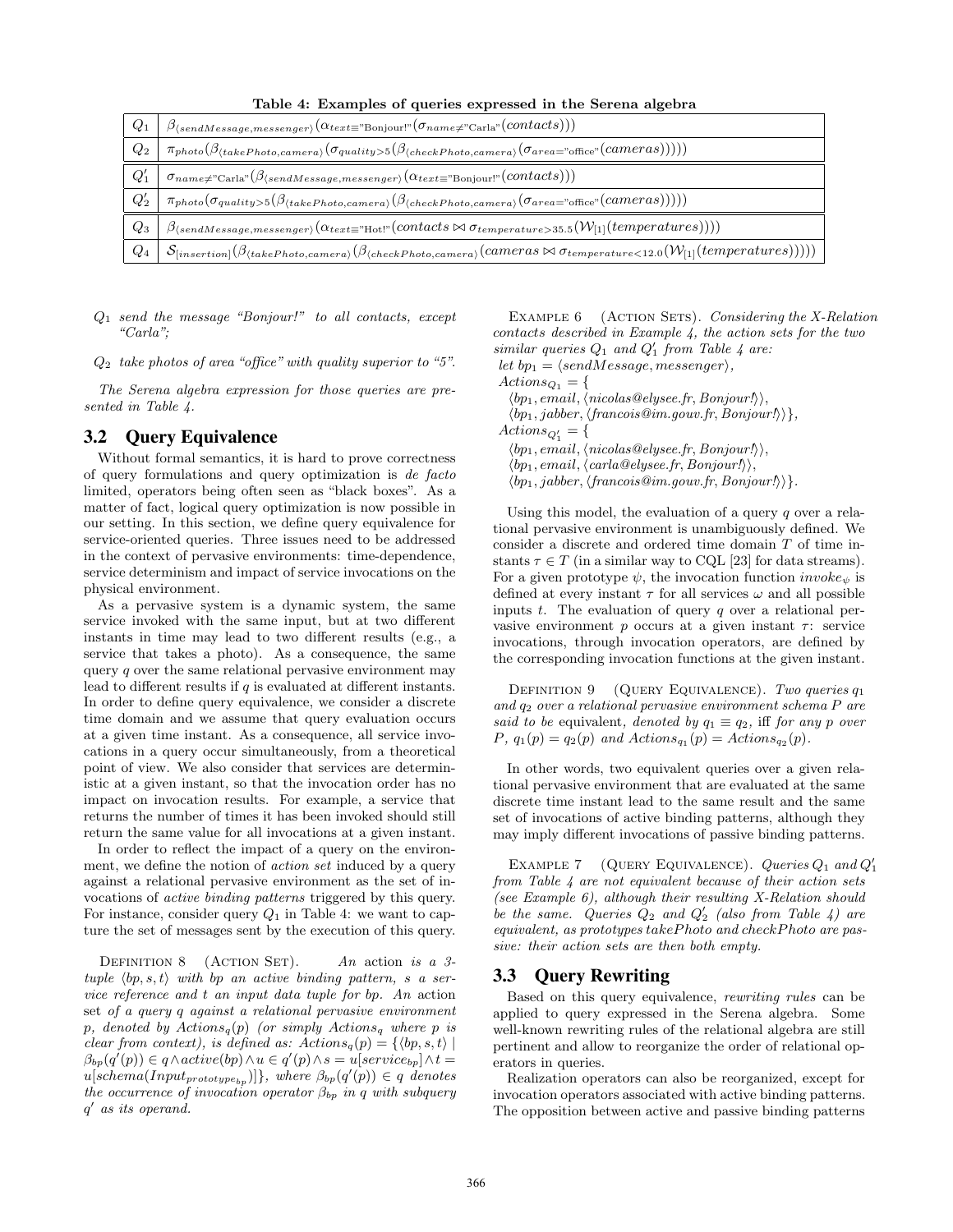|  |  | Table 5: Rewriting rules with assignment and invocation operators |
|--|--|-------------------------------------------------------------------|
|  |  |                                                                   |

|              | Table of Technicing Fulls with assignment and invocation operators                                                                                                       |
|--------------|--------------------------------------------------------------------------------------------------------------------------------------------------------------------------|
| Operator     | Assignment of virtual attribute A (with real attribute B or constant c)                                                                                                  |
| Projection   | $\pi_L(\alpha_{A\equiv B}(r)) \equiv \alpha_{A\equiv B}(\pi_L(r))$ if $A, B \in L$                                                                                       |
|              | $\pi_L(\alpha_{A=c}(r)) \equiv \alpha_{A=c}(\pi_L(r))$ if $A \in L$                                                                                                      |
| Selection    | $\sigma_F(\alpha_{A\equiv B}(r)) \equiv \alpha_{A\equiv B}(\sigma_F(r))$ if $A \not\in F$                                                                                |
|              | $\sigma_F(\alpha_{A\equiv c}(r)) \equiv \alpha_{A\equiv c}(\sigma_F(r))$ if $A \not\in F$                                                                                |
| Natural Join | $\alpha_{A\equiv B}(r_1 \bowtie r_2) \equiv \alpha_{A\equiv B}(r_1) \bowtie r_2$ if $A, B \in \mathcal{S}$ chema $(R_1)$ and $A \not\in \mathcal{S}$ real Schema $(R_2)$ |
|              | $\alpha_{A\equiv c}(r_1 \bowtie r_2) \equiv \alpha_{A\equiv c}(r_1) \bowtie r_2$ if $A \in \mathcal{S}$ chema $(R_1)$ and $A \notin \mathcal{S}$ real Schema $(R_2)$     |
|              |                                                                                                                                                                          |
| Operator     | Invocation of <i>passive</i> binding pattern bp (i.e. where $product_{bp}$ is <i>passive</i> )                                                                           |
| Projection   | $\pi_L(\beta_{bp}(r)) \equiv \beta_{bp}(\pi_L(r))$ if $not(active(bp))$ and $service_{bp} \in L$ and                                                                     |
|              | $schema(Input_{prototype_{bp}}) \subset L$ and $schema(Output_{prototype_{bp}}) \subset L$                                                                               |
| Selection    | $\sigma_F(\beta_{bp}(r)) \equiv \beta_{bp}(\sigma_F(r))$ if not(active(bp)) and schema(Output <sub>prototype<sub>bn</sub>) <math>\cap F = \emptyset</math></sub>         |
| Natural Join | $\beta_{bp}(r_1 \bowtie r_2) \equiv \beta_{bp}(r_1) \bowtie r_2$ if $not(active(bp))$ and $bp \in BP(R_1)$ and                                                           |
|              | $schema(Input_{prototype_{bp}}) \subset realSchema(R_1)$ and                                                                                                             |

should be taken into account: in a similar way to deterministic UDFs (User-Defined Functions) in standard SQL, only invocation operators with passive binding patterns can be reorganized; active binding patterns limit the possibility of rewriting.

Those rewriting rules are shown in Table 5 for both realization operators, i.e. assignment and invocation operators. Their proof, based on reasoning about sets, are omitted as they are rather simple (see the definition of operators in Table 3). As realization operators modify the real/virtual status of attributes, there are some restrictions in those rules, e.g., with a selection operator, attributes realized by the realization operator should not be part of the selection formula in order to push down the selection operator.

An example of rewriting can be found in Table 4: query  $Q_2$  is a rewritten version of query  $Q'_2$  (whereas  $Q_1$  and  $Q'_1$  are not equivalent). The choice of tagging binding patterns as active or passive is up to the application developer. Whereas  $sendMessage$  is surely to be defined as active,  $takePhoto$ may be considered passive (leading to the rewriting of  $Q'_2$ into  $Q_2$ ) or active (leading to the non-equivalence between  $Q'_2$  and  $Q_2$ ), depending on the objectives of the application and the impacts of executing the services.

#### 4. EXTENSION TO CONTINUOUS ASPECTS

To handle continuous processes, e.g., surveillance, monitoring of data, etc., we propose to extend our initial data model and algebra to take into account data streams and continuous queries in our framework. In this paper, we just sketch the main ideas to show how we have smoothly integrated continuous aspects.

#### 4.1 Extended Relations and Streams

Relations and data streams can be represented in a similar way to CQL [23]: both are defined over a relation schema and represent multisets of tuples for each time instant (considering a discrete time). The difference is that relations are finite multisets whereas data streams are infinite appendonly multisets.

Therefore, the notion of eXtended Dynamic relation, or XD-Relation, over an extended relation schema can be defined as a mapping from time instant to multisets of tuples over this schema. An XD-Relation may be finite or infinite. The notion of relational pervasive environment is also extended to represent a set of XD-Relations.

#### 4.2 Algebra

The Serena algebra can be extended over XD-Relations to handle time, in order to define continuous queries over XD-Relations. Previously defined operators can be extended over finite XD-Relations by considering their instantaneous relation, i.e. for each time instant, a finite XD-Relation is like an X-Relation. However, the invocation operator needs to be slightly modified to behave as expected: a binding pattern is actually invoked only for newly inserted tuples, and not for every tuple from the relation at each time instant.

Two additional operators can be defined to handle infinite XD-Relations. The Window operator, denoted by  $\mathcal{W}_{[period]}$ , computes a finite XD-Relation from an infinite XD-Relation as, for every time instant, the multiset of tuples inserted during the last period instants. The Streaming operator, denoted by  $\mathcal{S}_{[type]}$ , computes an infinite XD-Relation from a finite XD-Relation by inserting, for every time instant, the multiset of tuples that are inserted/deleted/present at this instant (depending on the type of the operator: insertion, deletion or heartbeat). As those two operators do not modify the XD-Relation schema, apart from its finite/infinite status, they transparently handle virtual attributes.

EXAMPLE 8 (CONTINUOUS QUERY). We consider a relational pervasive environment containing three XD-Relations: contacts and cameras, as finite dynamic versions of previously defined X-Relations; and temperatures, an infinite XD-relation representing a temperature stream from sensors periodically providing temperatures associated with locations (as described in the motivating example in Section 1.2).

Queries  $Q_3$  and  $Q_4$  in Table 4 model those behaviors:

- $Q_3$  when a temperature exceeds 35.5°C, send a message "Hot!" to the contacts,
- $Q_4$  when a temperature goes down below 12.0°C, take a photo of the area.

In both queries, the window operator with a period of 1  $(W_{[1]})$  indicates that we are interested in data tuples from the temperatures stream only at the instant where they are inserted. They are not kept in the intermediary XD-Relation for the following instants.

Whereas the result of  $Q_3$  is a finite XD-Relation (its last operator is the invocation operator), the result of  $Q_4$  is an infinite XD-Relation (its last operator is the streaming operator  $S_{[insertion]}$ , *i.e.* a stream of photos.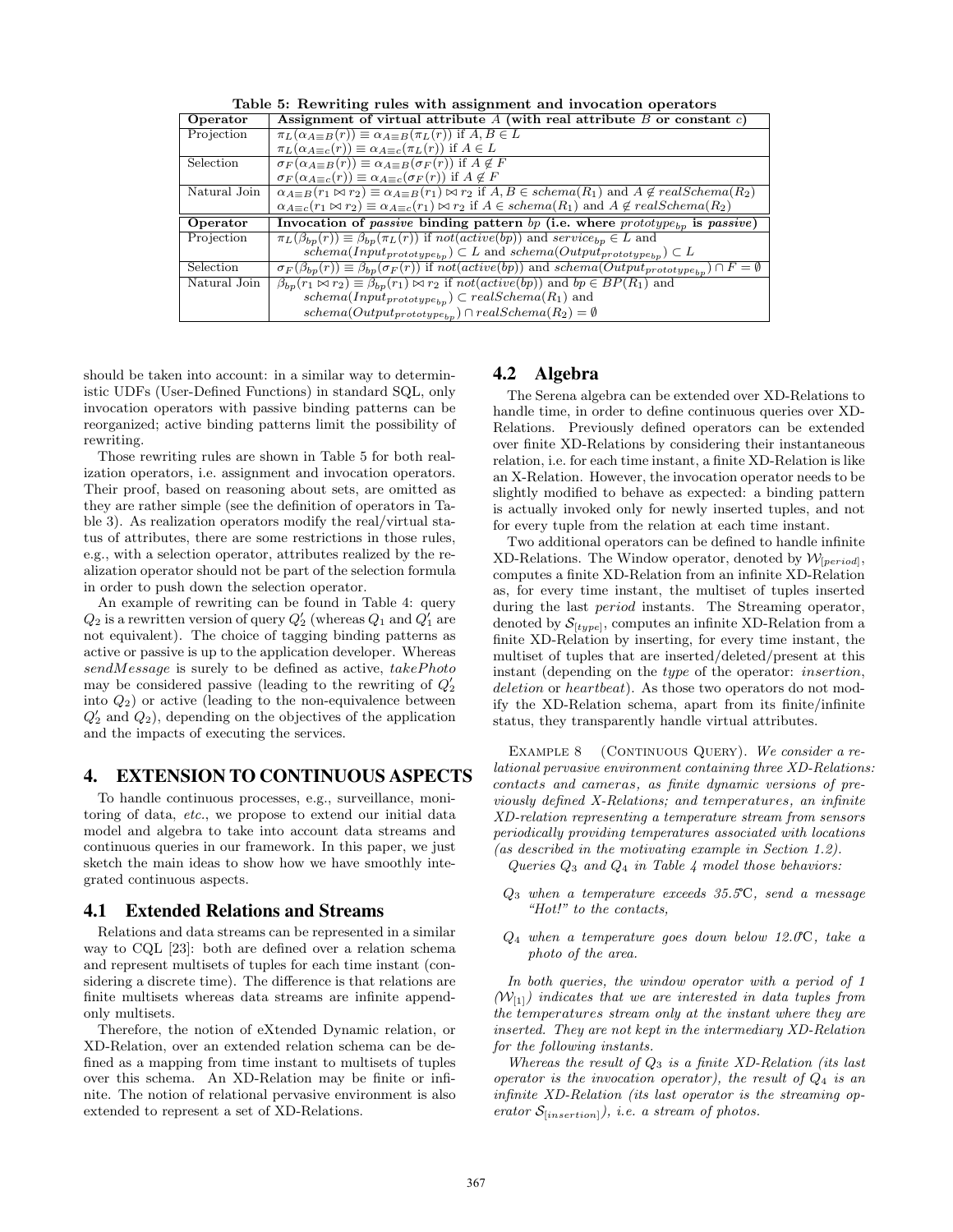Besides continuous queries, one-shot queries like  $Q_1$  and  $Q_2$  are still possible over finite XD-Relations: their results are computed once and are not continuously updated.

## 5. IMPLEMENTATION

In order to validate our approach and conduct some experiments, we have developed a prototype of a Pervasive Environment Management System (PEMS). The role of a PEMS is to manage a relational pervasive environment, with its dynamic data sources and set of services, and to execute continuous queries over this environment. We also have defined a Data Description Language for XD-Relations (the Serena DDL) along with a query language representing Serena algebra expressions (the Serena Algebra Language, not presented in this paper) for continuous queries over XD-Relations.

## 5.1 Prototype

The whole prototype has been developed in Java using the OSGi framework [19], including UPnP technologies [21] for network issues. The three core modules (Environment Resource Manager, Extended Table Manager, Query Processor) and the distributed modules (Local Environment Resource Managers) are packaged as OSGi bundles. The deployment of the different modules and their interactions are illustrated in Figure 1.



Figure 1: Overview of the PEMS Architecture

The core Environment Resource Manager handles network issues for service discovery and remote invocation, as well as input of data from remote sources (data relations, data streams). It discovers and communicates with Local Environment Resource Managers that are distributed in the network. Services simply register to their Local Environment Resource Manager, and are then transparently available through the core Environment Resource Manager.

The Extended Table Manager allows to define XD-Relations from Serena DDL statements, and to manage their data (insertion and deletion of tuples).

The Query Processor allows to register queries using the Serena Algebra Language and to execute them in a real-time fashion. All relational operators and realization operators have been implemented, as well as the Window and Streaming operators for continuous queries. Service invocations are handled asynchronously by the invocation operator, relying on the core Environment Resource Manager for actual invocations. The Query Processor also handles service discovery queries: it continuously updates some specific XD-Relations so that they represent the set of services (implementing some given prototypes) that are available through the core Environment Resource Manager, like for the XD-Relation cameras from the temperature surveillance scenario.

## 5.2 Experimentation

In order to experiment the temperature surveillance scenario, we have developed an experimental environment composed of several services: physical or simulated temperature sensors (*Thermochron iButton DS1921*), webcams (from Logitech), instant messaging server (Openfire server from Jive Software), (gateway to) SMS gateway (commercial service from Clickatell), (gateway to) mail server. Those distributed functionalities were wrapped as services and registered to their Local Environment Resource Manager.

An instant messaging client (*Psi*) and a mail client (*Mozilla*) Thunderbird) are also used to receive messages, along with a smart phone for SMS. Through the PEMS GUI, XD-Relations have been created on the Extended Table Manager using the Serena DDL, and continuous queries have been registered to the Query Processor using the Serena Algebra Language.

For the temperature surveillance scenario, three XD-Relations have been created: three finite XD-Relations, cameras, surveillance (indicating who is the "manager" of which area) and contacts (with an additional attribute allowing to send a picture with a message); and one infinite XD-Relation temperatures. The binding pattern sendMessage of contacts is active, whereas the binding patterns checkPhoto and takePhoto of cameras are both passive. The continuous query combining these four XD-Relations have been executed: when temperature sensors (physical or simulated) are heated over the threshold specified in surveillance, alert messages start to be sent to the "manager" of the associated area, by mail, instant message or SMS. Using an additional service discovery query, new temperature sensors have been dynamically discovered and integrated in the temperature stream without the need to stop the continuous query execution.

We have also experimented another scenario with RSS feeds. A wrapper service transforms RSS feeds into real streams so that a tuple is inserted in the stream when a new item appears in the RSS feed (that is periodically checked). We have tested continuous queries providing the last RSS items containing a given word (e.g., "Obama"), with a onehour window, from several national and international information websites (french newspapers "Le Monde" and "Le Figaro", and also from "CNN Europe"). The resulting table has been continuously updated, when news of interest appeared and when one-hour-old news expired. Combining this table with the previous finite XD-Relation contacts, those news of interest can be sent as messages to a contact.

Those two scenarios (temperature surveillance, RSS feeds) have been successfully tested, showing the feasibility of our declarative approach to simplify the development of pervasive applications, as different kind of data sources and services can be homogeneously queried without much effort. Nevertheless, further experiments need to be conducted to assess the scalability and the robustness of our proposal. Note that in the context of pervasive environment, this is not a trivial issue since, to the best of our knowledge, no benchmark can be used for that purpose.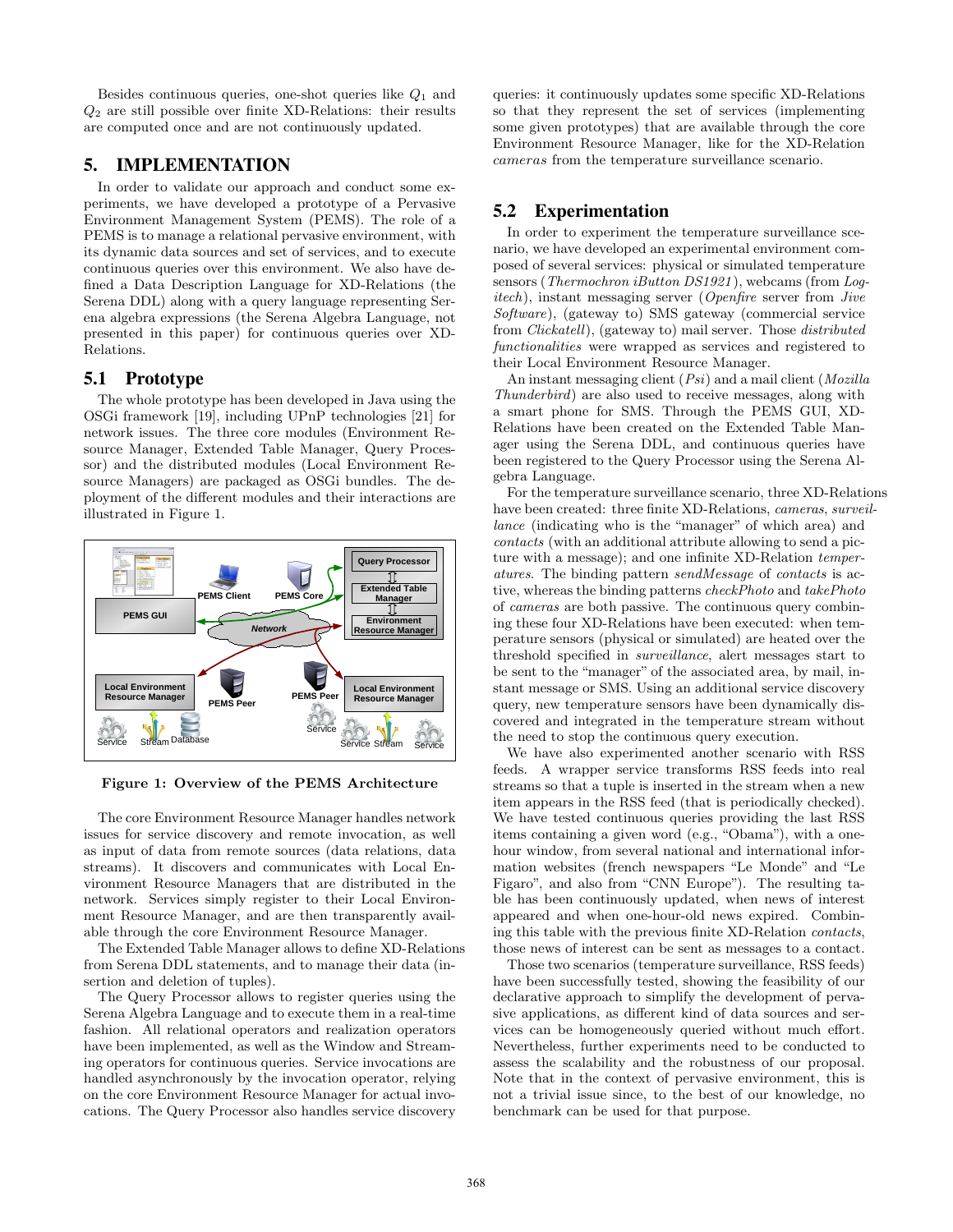## 6. RELATED WORK

Data management in pervasive or ubiquitous computing raises many classical issues in database and distributed system areas. We believe that the closer issues are around pervasive environments, query processing over non conventional data sources such as data streams, data integration and dataspaces.

In this paper, we do not consider contributions related to spatio-temporal data management and mobility issues, even if they are also clearly related to pervasive computing. Nevertheless, they do not enter in the main stream of our contribution and will not be developed further.

#### 6.1 Pervasive Environments

With the development of autonomous devices and locationdependent functionalities, information systems tend to become what Mark Weiser [22] called ubiquitous systems, or pervasive systems. Pervasive systems are based on an abstraction of the distributed functionalities of heterogeneous devices in order to automate some of the possible interactions, e.g., dynamic discovery of devices ([6, 9]), data and application sharing among devices ([13, 15]).

Distributed functionalities can be represented as remote services: dynamic service discovery and remote invocation techniques [26] should be used to handle network issues, like UPnP [21], Web Services, etc. As devices may be sensors or actuators [9], services may represent some interactions with the physical environment, like taking a photo from a camera or displaying a picture on a screen. These actions bridge the gap between the computing environment and the user environment, and can be managed by the pervasive system.

As far as we know, bringing data management principles to pervasive systems as we do, i.e. focusing on service integration issues as well as on data stream issues, has received only minor considerations in the relatively new pervasive system area. Following some of these principles, the PEMS architecture allows to use distributed functionalities without worrying about neither their implementation, nor their invocation.

#### 6.2 Query Processing over Non-Conventional Data Sources

A great number of works have been realized in continuous query definition and processing. Most of works (e.g., [23, 7, 12, 25]) propose an extension of SQL in order to work with both relational databases and data streams, where data streams are represented using relation schemas. Other works tackle continuous querying over distributed XML data sets (e.g., [8]), or use a box representation of query operators [2].

In [24], continuous queries can implicitly interact with devices through an external function call. However, the relationship between functions and devices, as well as the optimization criteria, are not explicit and cannot be declaratively defined. In [17], the cleaning process for data retrieved from physical sensors is defined in a declarative way by a pipeline of continuous queries. It is however only a part of pervasive applications and does not involve services. In [3], the Global Sensor Network allows to define virtual sensors abstracting implementation details, and provides continuous query processing facilities over distributed data streams.

To the best of our knowledge, query processing techniques over non-conventional data have had few impacts on pervasive application developments involving dynamic relations,

data streams and services. Through a homogeneous representation for non-conventional data sources, we claim that pervasive application development is indeed possible at the declarative level using service-oriented continuous queries.

## 6.3 Data Integration and Dataspaces

Data integration has been a long standing theme of research over the past 30 years. Now, the broader notion of dataspaces [11, 16] has appeared to provide base functionality over all data sources and applications, regardless of how integrated they are and without having a full control over the underlying data [11].

In the setting of data integration, the notion of binding patterns appears to be quite interesting since they allow to model a restricted access pattern to a relational data source as a specification of "which attributes of a relation must be given values when accessing a set of tuples" [10]. A relation with binding patterns can represent an external data source with limited access patterns [10], or an interface to an infinite data source, e.g., a web site search engine [14]. In a more general way, it can represent a data service, e.g., web services providing data sets, as a virtual relational table [20].

The SQL standard itself supports some forms of access to external functionalities through User-Defined Functions (UDF). UDFs can be scalar functions (returning a single value) or table functions (returning a relation). UDFs are defined in SQL or in another programming language (e.g., C, Java), enabling to access to any external resources. Table functions are a way to implement the notion of virtual tables, however limited to having only one binding pattern determined by the function input parameters. UDFs are also tagged as deterministic or non-deterministic: query rewriting may not change the number of invocations for nondeterministic UDFs.

In a similar way, the ActiveXML language [1] allows to define XML documents containing extensional data, i.e. data that are present in the document, and intensional data, representing service calls that provide data when needed. Intensional data is close to the notion of virtual tables and binding patterns. ActiveXML is also a "framework for distributed XML data management" [5] and defines an algebra to model operations over ActiveXML documents distributed among peers, that enables query optimization.

With our proposition, we aim at contributing in the area of dataspaces through a unified view of data and service spaces mandatory in pervasive environments. Binding patterns play a key role and have been promoted at the schema level to describe distributed functionalities of the environment. Data relations can be extended with virtual attributes, that represent a finer grain of interaction than virtual tables. The declaration of those functionalities are totally decoupled from their implementations that are represented by external services, unlike with standard SQL where specific UDFs should be developed. In comparison with ActiveXML, we do not focus on distributed data management, but on combining data and distributed functionalities in order to build distributed applications for dynamic environments through declarative queries. Their data model [5] is based on trees, while our data model is simpler since based on an extension of the relational model.